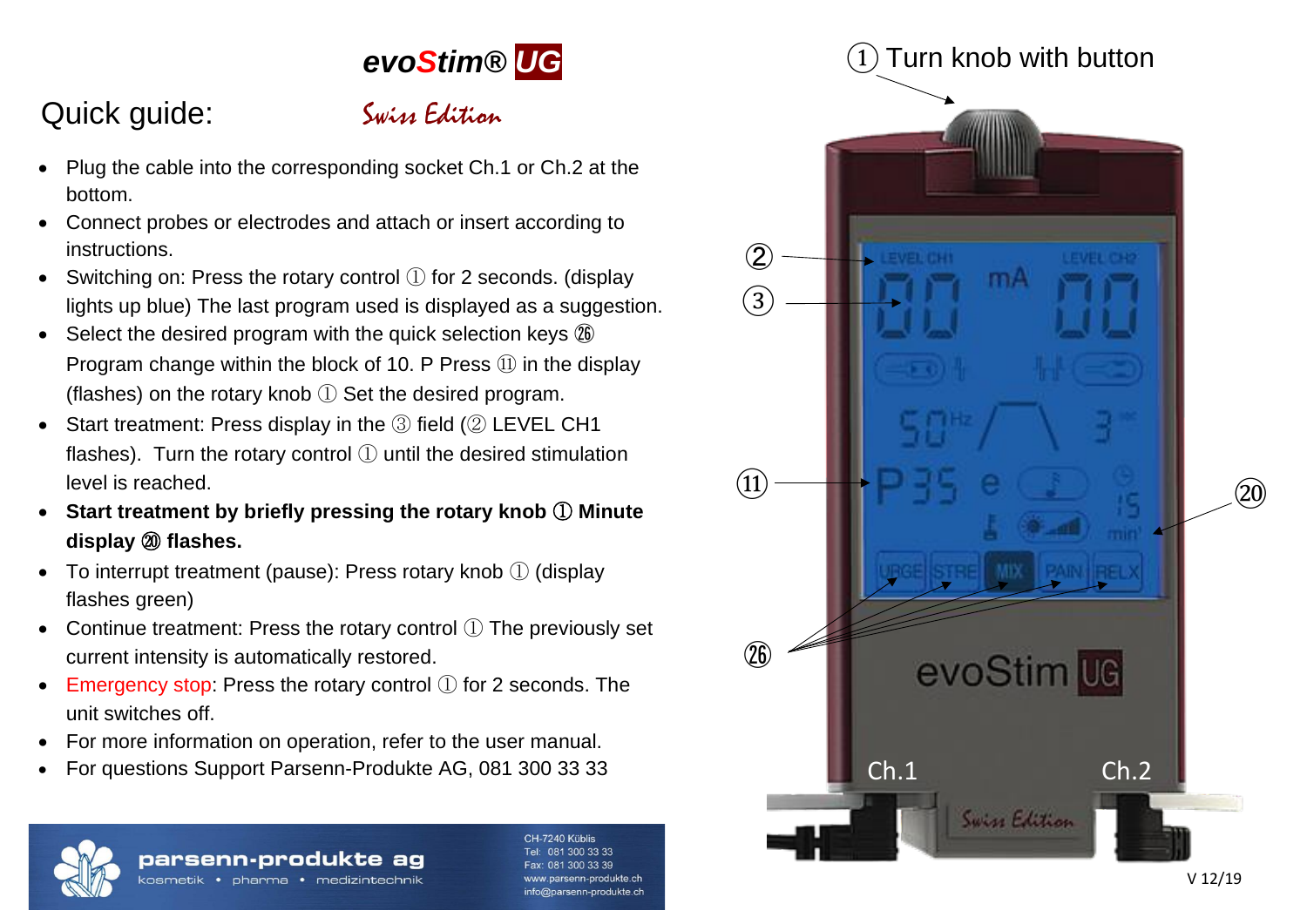## **"Tibialis- or Sakralstimulation" Neuromodulation** *evoStim® UG*

Einstellen Programm **13** beide Seiten falls noch nicht im Display sichtbar! **Swiss Edition** 

- Connect probes or electrodes and attach them according to the instructions.
- Switching on: Press the rotary control  $(1)$  for 2 seconds. (display lights up blue)
- The last program used is displayed as a suggestion.
- Select the quick selection keys  $\circled{B}$  URGE
- Program change within the block of 10. P Press  $(1)$  in the display (flashes) set **P 13** on the rotary control ①.
- Starting treatment: Press the display in the fields  $(3)$  ( $(2)$  LEVEL CH flashes).
- Turn the rotary control ① until the desired stimulation level is reached.
- Start treatment by briefly pressing the rotary knob  $\Omega$  Minute display  $\omega$  flashes.
- To interrupt treatment (pause): Press rotary knob  $\Omega$  (display flashes green)
- Continue treatment: Press the rotary control ① the previously set current automatically resets.
- Emergency stop: Press the rotary control ① for 2 seconds. Device switches off.

#### Sacral stimulation

A pleasant tingling sensation must be felt when the current is turned on. (No contraction or pain)

1x Daily for at least 4 weeks









Placement on N3 with Pals Platinum 25 mm or Pals ValuTrode 32 mm. Red connection on  $N3$ .



#### Tibial stimulation

When the current is turned up, plantar flexion (pull down) of the big toe. Turn the current back until there is no more contraction.

Pleasant tingling sensation.

1x daily for at least 4 weeks

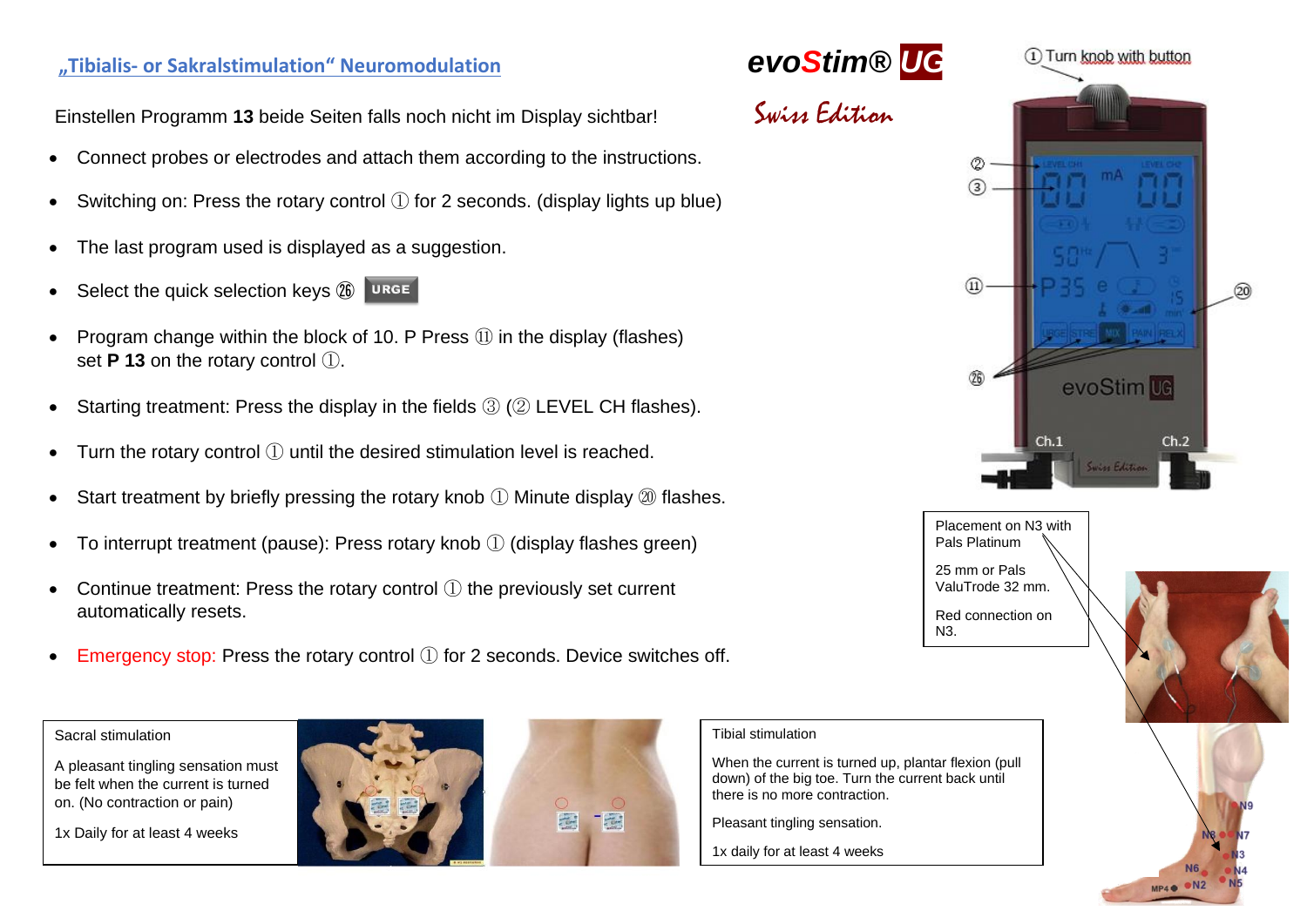### **P 1 - 10 by pressing P twice** ⑪ freely programmable universal programs

| <b>Touch field</b> |  |  |
|--------------------|--|--|
|--------------------|--|--|



**Touch field Touch field**



| P  | F(Hz) | $(\mu s)$<br>$\leftrightarrow$ | ⊕  | Anwendung                                   |
|----|-------|--------------------------------|----|---------------------------------------------|
| 10 | 10    | 300                            | 30 | Urge incontinence, OAB with probe           |
| 11 | 10    | 200                            | 30 | Neuromodulation internal with probe, OAB    |
| 12 | 10    | 400                            | 30 | Urge intensive                              |
| 13 | 20    | 200                            | 30 | Neuromodulation external, tibial, sacral    |
| 14 | 20    | 200                            | 60 | Neuromodulation external sacral in children |
| 15 | 5     | 400                            | 45 |                                             |
| 16 | 5     | 200                            | 30 | Relaxation of pelvic floor musculature      |
| 17 | 3     | 250                            | 30 |                                             |
| 18 | 8     | 400                            | 30 |                                             |
| 19 | 100   | 150                            | 30 | Universal TENS pain therapy                 |

| P  | F    | $\leftrightarrow$ | $\circledcirc$ | ⊕              | $\circlearrowright$ | ⊕┗    | $F \rightarrow$ | (1)    | Anwendung                             |
|----|------|-------------------|----------------|----------------|---------------------|-------|-----------------|--------|---------------------------------------|
|    | (Hz) | $(\mu s)$         | (sec)          | (sec)          | (sec)               | (sec) | (Hz)            | (min') |                                       |
| 30 | 35   | 250               | 0,3            | 3              | $\mathbf{0}$        | 6     | 10              | 30     | mixed incontinence                    |
| 31 | 35   | 250               | 0,3            | 3              | $\mathbf{0}$        | 6     | 10              | 30     | Stress incontinence with hypertension |
| 32 | 35   | 250               | 0,3            | 4              | $\mathbf{0}$        | 8     | 5               | 30     |                                       |
| 33 | 35   | 250               | 0,3            | 5              | $\mathbf{0}$        | 10    | 10              | 30     |                                       |
| 34 | 50   | 200               | 0              | $\overline{2}$ | $\mathbf{0}$        | 8     | 10              | 30     |                                       |
| 35 | 50   | 200               | $\mathbf{0}$   | 3              | $\mathbf{0}$        | 10    | 10              | 30     |                                       |
| 36 | 50   | 200               | $\mathbf{0}$   | 4              | $\mathbf{0}$        | 15    | 10              | 30     |                                       |
| 37 | 75   | 150               | $\mathbf{0}$   | $\overline{2}$ | $\mathbf{0}$        | 10    | 10              | 30     |                                       |
| 38 | 75   | 150               | $\mathbf{0}$   | 3              | $\mathbf{0}$        | 15    | 10              | 30     |                                       |
| 39 | 75   |                   |                |                |                     |       |                 | 30     |                                       |

RELX

| P  | F<br>(Hz) | $\leftrightarrow$<br>$(\mu s)$ | $\odot$<br>(sec) | $\circledcirc$<br>(sec) | $\bigcirc$<br>(sec) | $\bigcirc$<br>(sec) | $F \rightarrow$<br>(Hz) | ⊕<br>(min' | Anwendung                                  |
|----|-----------|--------------------------------|------------------|-------------------------|---------------------|---------------------|-------------------------|------------|--------------------------------------------|
| 20 | 35        | 320                            | 1                | 5                       |                     | 10                  | 0                       | 10         | Stress incontinence (innervation training) |
| 21 | 35        | 350                            | 1                | 8                       | 1                   | 8                   | 0                       | 10         | Stress incontinence 8/8                    |
| 22 | 35        | 200                            | 1                | 8                       | 1                   | 8                   | $\Omega$                | 10         | Stress incontinence with pain              |
| 23 | 50        | 350                            | $\Omega$         | 6                       | 0                   | 8                   | $\Omega$                | 20         | Quick power when cough reflex is missing   |
| 24 | 50        | 350                            | 0.5              | 6                       | 0.5                 | 8                   | 0                       | 20         | High speed strength training with probe    |
| 25 | 35        | 320                            | 1                | 5                       | 1                   | 10                  | 10                      | 20         |                                            |
| 26 | 35        | 200                            | 1                | 5                       | 1                   | 10                  | 5                       | 15         |                                            |
| 27 | 50        | 350                            | 1                | 5                       | 1                   | 5                   | 35                      | 10         |                                            |
| 28 | 10        | 200                            | 0                | 60                      | 0                   | 0                   | $\Omega$                | 30         | Neuromodulation, OAB with probe            |
| 29 | 50        | 250                            | 0                | $\overline{2}$          | 0                   | 4                   | 3                       | 20         |                                            |

#### **Touch field STRE Touch field PAIN**



| P  | F<br>(Hz)        | $\leftrightarrow$<br>$(\mu s)$ | $\mathcal{D}$<br>(sec) | ⊕⊣<br>(sec)    | $\mathcal{O}$<br>(sec) | (7)<br>(sec)   | $F \rightarrow$<br>(Hz) | (1)<br>(min') | Anwendung                          |
|----|------------------|--------------------------------|------------------------|----------------|------------------------|----------------|-------------------------|---------------|------------------------------------|
| 40 | 80               | 150                            | 0                      | 60             | 0                      | $\mathbf{0}$   | -                       | 30            | Anaesthesia, pain suppression TENS |
| 41 | 20               | 200                            | 0                      | 60             | 0                      | $\mathbf{0}$   |                         | 30            |                                    |
| 42 | 10 <sup>10</sup> | 200                            | 0                      | 60             | 0                      | $\mathbf{0}$   |                         | 30            |                                    |
| 43 | 8                | 200                            | 0                      | 60             | 0                      | $\mathbf{0}$   |                         | 45            | Menstrual Pain                     |
| 44 | 80               | 150                            | 0                      | 0.25           | 0                      | 0,25           | 0                       | 45            |                                    |
| 45 | 80               | 150                            | 0.5                    | $\overline{c}$ | 0                      | $\overline{2}$ | 90                      | 30            |                                    |
| 46 | 8                | 400                            | 1                      | 10             | 1                      | 3              | 0                       | 30            | <b>TENS-P Stimulation Urology</b>  |
| 47 | 90               | 50                             | 1                      | 60             | 0                      | $\mathbf{0}$   | 0                       | 30            | Anaesthesia, pain suppression TENS |
| 48 | 100              | 50                             | 1                      | 60             | 0                      | $\mathbf{0}$   | 0                       | 30            |                                    |
| 49 | 120              | 50                             | 1                      | 60             | 0                      | 0              | 0                       | 30            |                                    |